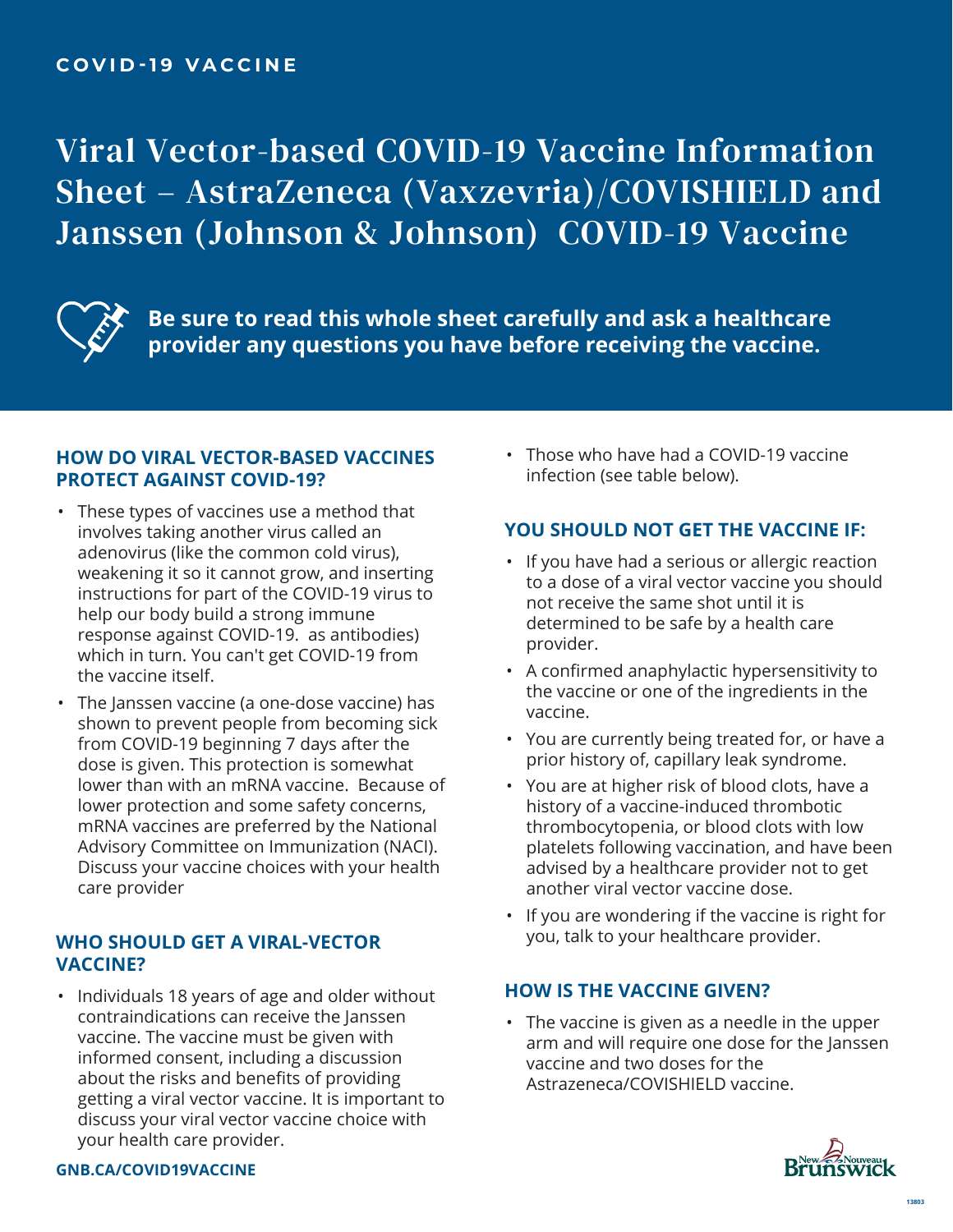- It is recommended for those who had the one-dose Janssen vaccine to get a second dose in their primary series with an mRNA vaccine to reduce serious illness and for better protection against circulating variants. If you are wondering if you need an additional dose, talk to your health care provider.
- It is important to note that you cannot get COVID-19 infection from the vaccine.

## **WHAT SHOULD YOU EXPECT AFTER RECEIVING A VIRAL VECTOR-BASED VACCINE?**

- Wait for at least 15 minutes after receiving your vaccine in the space provided for you by the healthcare provider. Longer waiting times of 30 minutes may be recommended if there is concern about a possible vaccine allergy or if it has been advised by your health care provider.
- Though uncommon, fainting or allergic reactions can occur after vaccination. Inform a health care provider at the clinic if you feel unwell while waiting.
- Do not operate a vehicle or other form of transportation for at least 15 to 30 minutes after being vaccinated or if you are feeling unwell.
- Serious side effects immediately after receiving the vaccine are rare. However, if you develop any serious symptoms or symptoms that could be an allergic reaction, tell the health care provider at the clinic right away. The clinic staff are prepared to manage serious symptoms should it occur. Symptoms of an allergic reaction include:
	- Hives (bumps on the skin that are often very itchy)
	- Swelling of the face, tongue or throat
	- Difficulty breathing

## **WHAT SHOULD YOU EXPECT THE NEXT FEW DAYS?**

- Common side effects can develop in the day or two after receiving the vaccine. Although these side effects are not serious to your health, they may make you feel unwell for approximately one to three days. The side effects will usually go away on their own.
- Common side effects include: pain, redness or swelling where the needle was given tiredness, muscle aches, headache, muscle pain, joint pain, nausea, vomiting, chills or fever.
- For comfort, you can put a cool/damp cloth on the injection site, rest, and/or take pain or fever medication (such as acetaminophen or ibuprofen). Your health care provider may provide you with additional guidance.
- Seek medical care immediately if you develop symptoms following immunization which could be associated with capillary leak syndrome (CLS). CLS causes fluid to leak from small blood vessels. Symptoms can occur within days after vaccination. Symptoms include: rapid swelling of the arms and legs, sudden weight gain, feeling faint.
- Seek medical care immediately if you develop symptoms following immunization which could be associated with vaccine-induced immune thrombosis with thrombocytopenia (VITT). VITT causes blood clots with low platelets. Symptoms can occur within 4 weeks, and sometimes even up to 6 weeks, after vaccination. Symptoms include:
	- New severe headaches, worsening or persistent headaches; blurred vision, confusion or seizures
	- Shortness of breath, chest pain, leg swelling, leg pain or persistent abdominal pain
	- Unusual skin bruising or pinpoint round spots under the skin beyond the site of vaccination
- Serious side effects after receiving the vaccine are rare. However, if you develop any serious

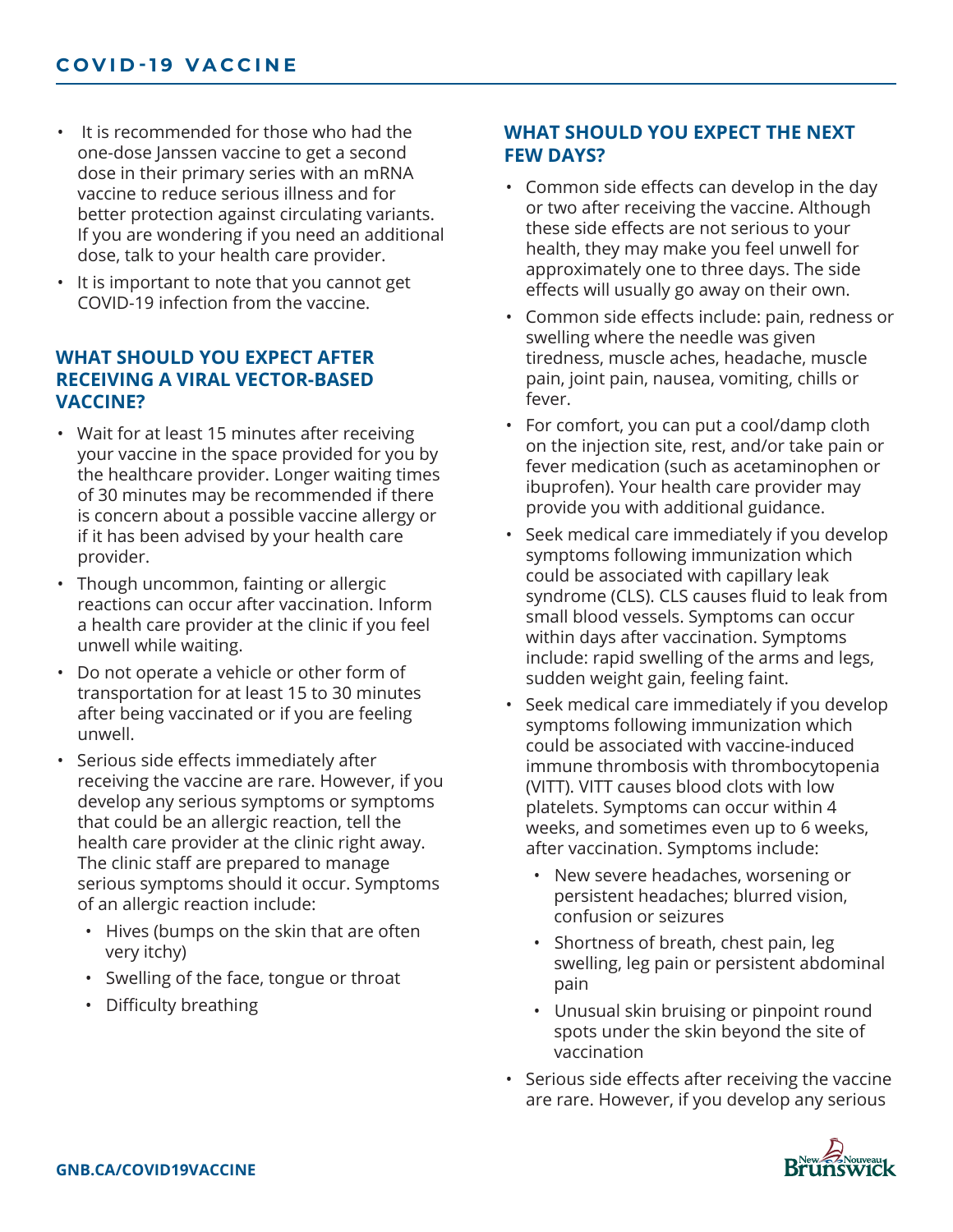symptoms or symptoms after you have returned home that could be serious call 9-1-1 right away. Serious symptoms of an allergic reaction include: hives, swelling of your face, tongue or throat, or difficulty breathing.

- Some rare reactions that have been found to occur from taking a viral vector vaccine. Seek medical care immediately if you develop symptoms which could be associated with any of the following:
	- Blood clots with low platelets Blood clots with low levels of blood platelets that occur after vaccination with viral vector vaccines (AstraZeneca Vaxzevria/COVISHIELD and Janssen) are rare but serious. These serious side effects have been reported to begin a few days after receiving the vaccine up to about a month after vaccination. Quick diagnosis and treatment are critical to reduce the risk of negative outcomes. Seek immediate medical attention if you experience any of the following symptoms: shortness of breath, chest pain, persistent abdominal pain, blurred vision, confusion or seizures; severe, persistent or worsening headache; skin bruising or tiny blood spots under the skin (sometimes away from the part of your body the needle went in).
	- Capillary leak syndrome (CLS) Capillary leak syndrome is serious and sometimes fatal. It causes fluid to leak from small blood vessels. Symptoms include leading to swelling of the arms and legs, sudden weight gain and low blood pressure, resulting in feeling faint.
	- Guillain-Barré syndrome (GBS) GBS is a potentially serious and rare neurological disorder that causes the body's immune system to damage nerve cells. Most people fully recover from GBS but some have remaining symptoms and fatal cases can occur Symptoms include numbness and weakness in the arms, legs, face, chest or other muscles. It can occur within between 3 and 25 days after vaccination.
- Your risk of getting seriously ill from COVID-19 is much higher than your risk of having a rare event after these vaccines. Discuss your risks with your health care provider.
- Any serious side effects after vaccination should be reported to your local Public Health Office or health care provider.
- Continue to follow the recommendations of local public health officials.
- Do not receive testing for tuberculosis (TB) until at least 28 days after a COVID-19 vaccine (unless recommended by your health care provider).

### **WHEN SHOULD I RETURN TO RECEIVE THE NEXT DOSE OF THE VACCINE?**

- Make an appointment or follow the instructions of the health care provider to ensure you receive the next dose at the right time. After your primary series, a booster dose is also recommended. Receiving your next dose at the right time will ensure your safety and the best possible protection against new circulating variants that lasts as long as possible for you.
- Depending on the vaccine you receive and your health situation, the health care provider will discuss the number of doses and boosters you require to complete your COVID-19 vaccine series.
- Keep your immunization record in a safe place. Register online at MyHealthNB to obtain a record of your COVID-19 immunizations. The paper record of COVID-19 Immunization provided when vaccinated will continue to be the official record. Keep a copy and take a picture of it. The paper copy or picture of the copy can be used as proof of vaccination.